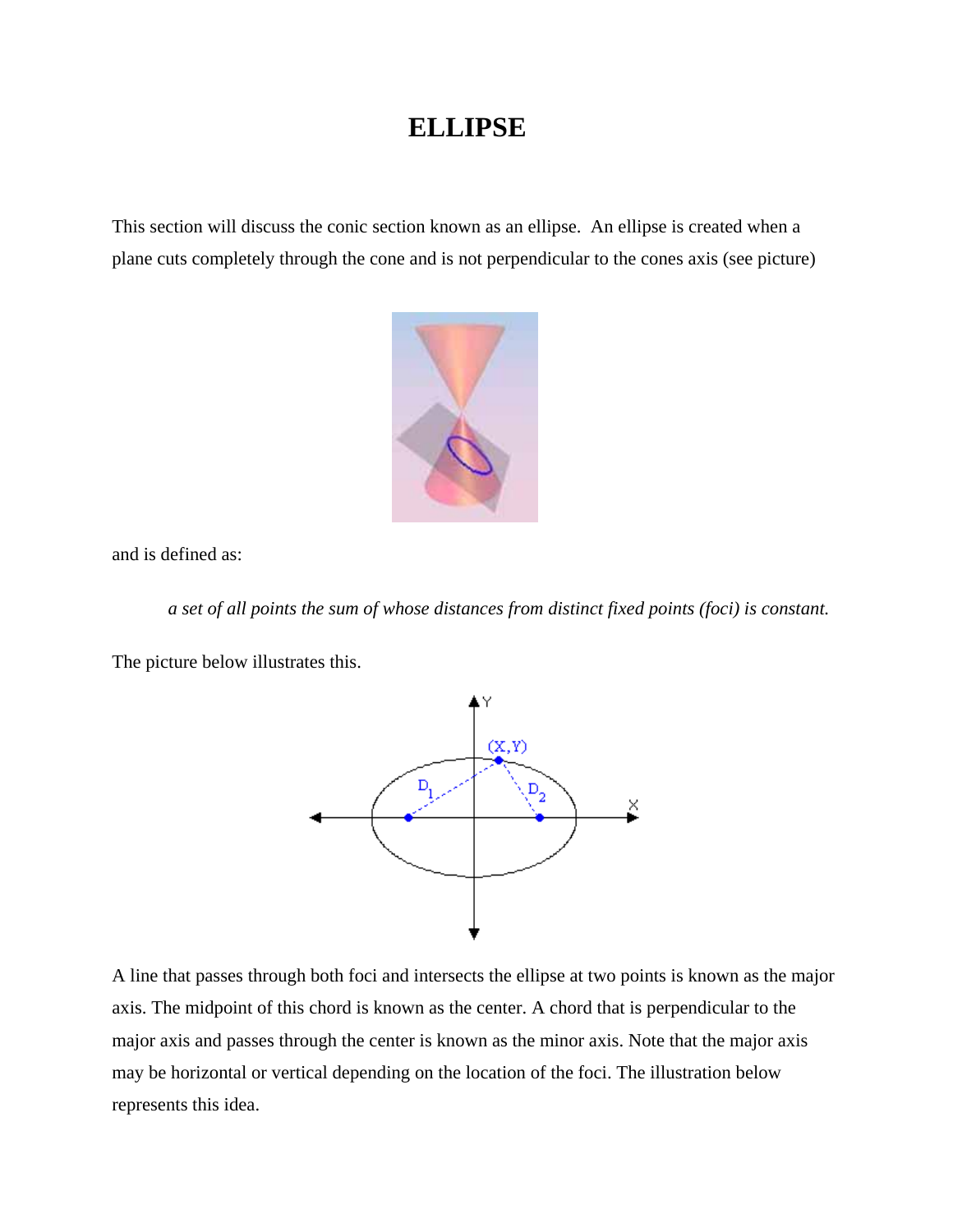

Because the major axis may be horizontal or vertical, the standard form of the equation of an ellipse is made up of two forms when the center is at the origin.

| Major axis horizontal                               | Major axis vertical                                |
|-----------------------------------------------------|----------------------------------------------------|
| $rac{x^2}{a^2} + \frac{y^2}{b^2} = 1$ , $0 < b < a$ | $\frac{x^2}{b^2} + \frac{y^2}{a^2} = 1, 0 < b < a$ |

The foci for an ellipse is found by using the formula  $c^2 = a^2 - b^2$ . The lengths of the axis are given by:

| Major axis | <b>Minor</b> axis |
|------------|-------------------|
| 2a         | 2b                |

The following examples will show how to use these formulas when solving for problems involving ellipses.

**Example 1:** Find the standard form of the equation of the ellipse that has a major axis of length 6 and foci at  $(-2, 0)$  and  $(2, 0)$  and center at the origin. Graph.

Solution:

Step 1: Analysis.

Since the foci are on the x axis and the ellipse has a center at the origin, the major axis is horizontal. The formula to be used will be

$$
\frac{x^2}{a^2} + \frac{y^2}{b^2} = 1, 0 < b < a
$$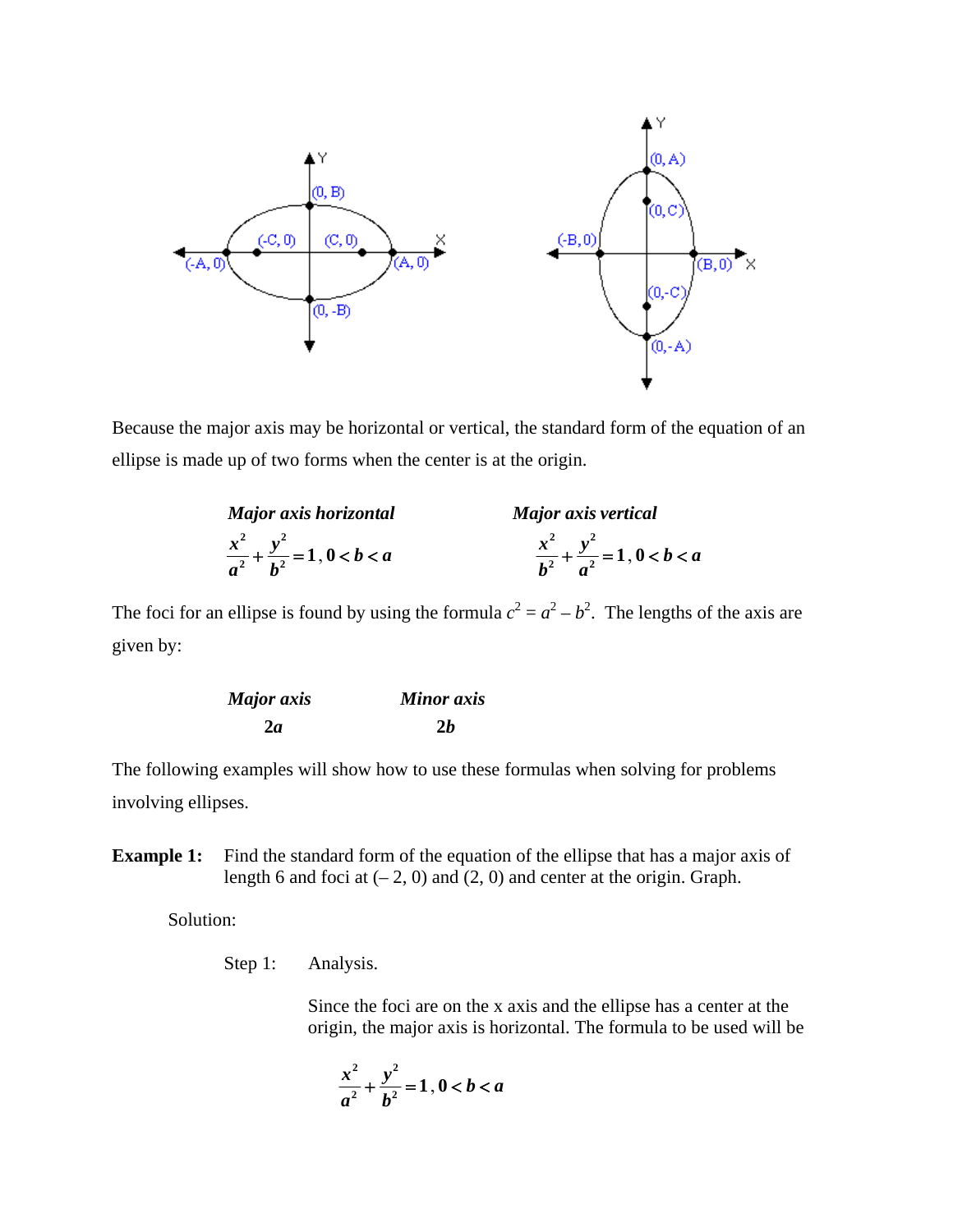## **Example 1 (Continued):**

Step 2: Solve for *a*.

Since the length of the major axis is given as 6, a is solved for by using the length formula:

 *<sup>a</sup>*  $a = 3$  $2a = 6$ 

Step 3: Solve for *b*.

Since the center is at (0, 0), the distance to either foci *c* is 2. The foci formula is used then to solve for *b*.

$$
c2 = a2 - b2
$$
  
(2)<sup>2</sup> = (3)<sup>2</sup> - b<sup>2</sup>  
b<sup>2</sup> = 9 - 4 = 5  
b =  $\sqrt{5}$ 

Step 4: Substitute.

The values found are substituted onto the formula to find the equation.

$$
\frac{x^2}{a^2} + \frac{y^2}{b^2} = 1
$$
  

$$
\frac{x^2}{(3)^2} + \frac{y^2}{(\sqrt{5})^2} = 1
$$
  

$$
\frac{x^2}{9} + \frac{y^2}{5} = 1
$$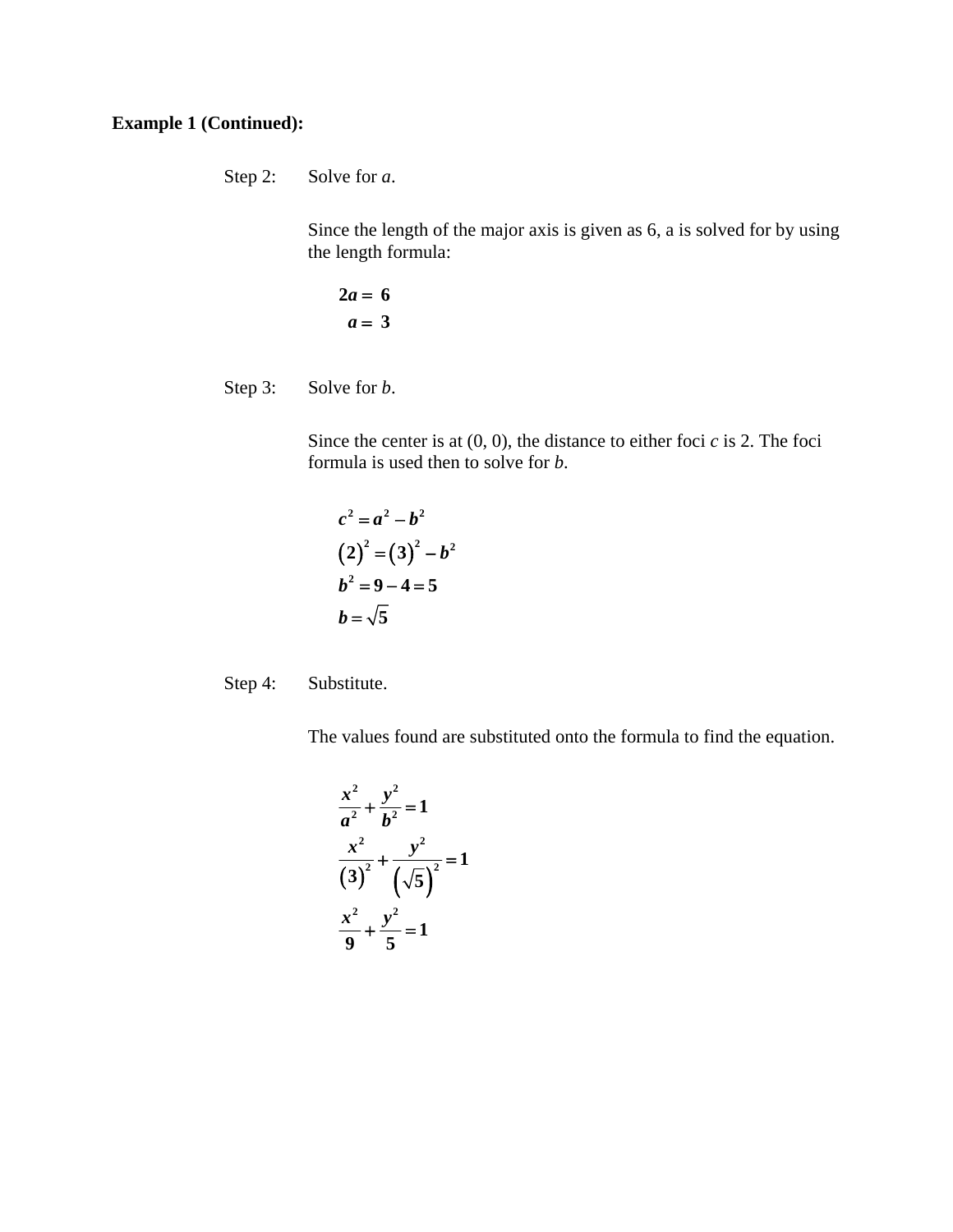## **Example 1 (Continued):**





**Example 2:** Sketch the ellipse given by  $4x^2 + y^2 = 36$  and identify the vertices.

Solution:

Step 1: Rewrite the equation in standard form.

The given equation is rewritten into the standard form  $\frac{x^2}{2} + \frac{y}{2}$  $a^2$  *b* **2 2**  $\frac{y}{\lambda^2} + \frac{y}{\lambda^2} = 1$ .

$$
4x2 + y2 = 36
$$
  

$$
\frac{4x^{2}}{36} + \frac{y^{2}}{36} = \frac{36}{36}
$$
  

$$
\frac{x^{2}}{9} + \frac{y^{2}}{36} = 1
$$
  

$$
\frac{x^{2}}{3^{2}} + \frac{y^{2}}{6^{2}} = 1
$$